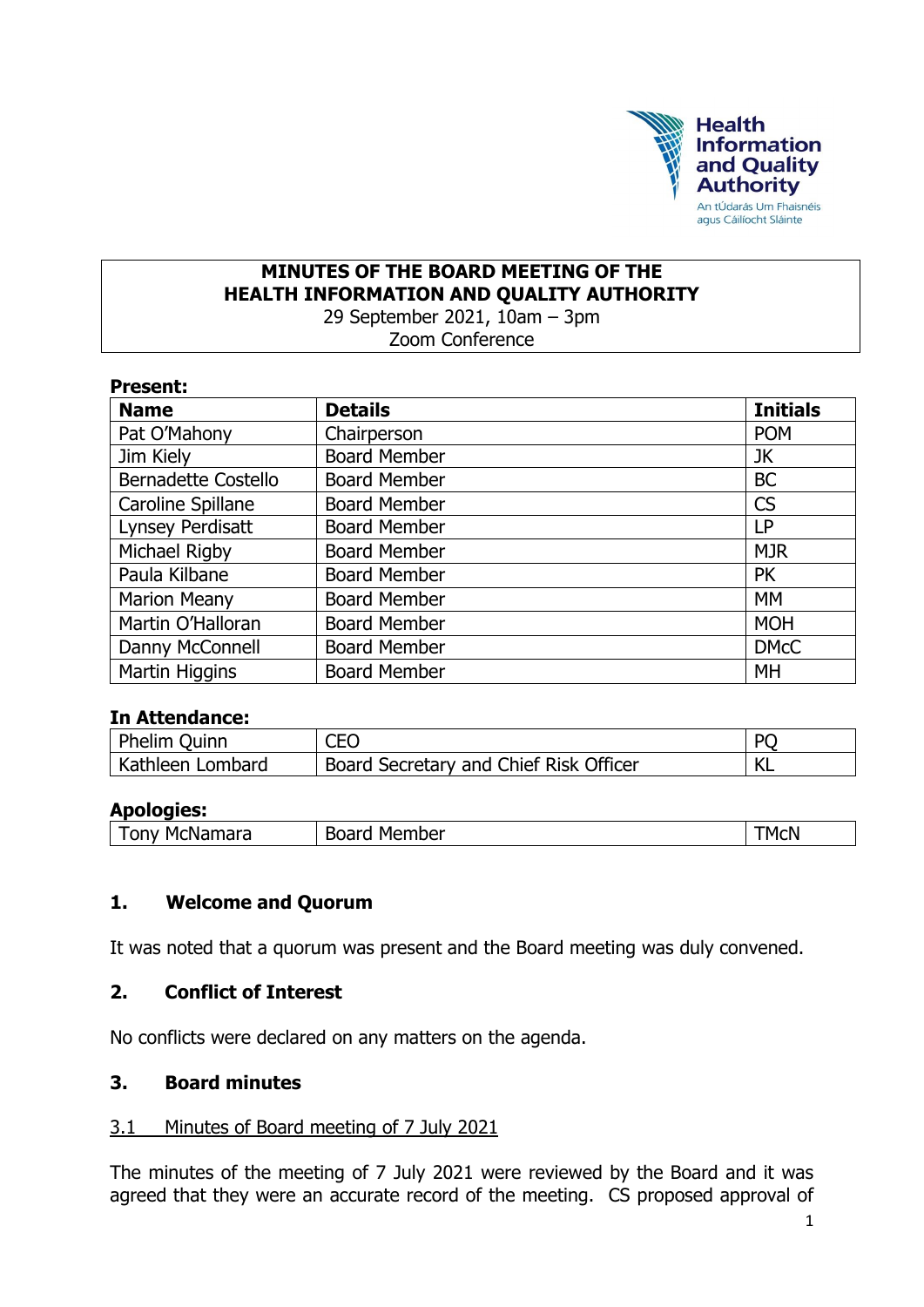the minutes and MJR seconded the proposal; **accordingly it was resolved that the minutes of 7 July be approved by the Board.**

## 3.2 Minutes of Board meeting of 17 August 2021

The minutes of the meeting of 17 August 2021 were reviewed by the Board and it was agreed that they were an accurate record of the meeting. DMcC proposed approval of the minutes and BC seconded the proposal; **accordingly it was resolved that the minutes of 17 August 2021 be approved by the Board.**

### 3.3 Minutes of Board meeting of 9 September 2021

The minutes of the meeting of 9 September 2021 were reviewed by the Board and it was agreed that they were an accurate record of the meeting. PK proposed approval of the minutes and JK seconded the proposal; **accordingly it was resolved that the minutes of 9 September 2021 be approved by the Board.**

### **4. Review of Actions**

An update on the actions arising from previous Board meetings was provided and the following was noted:

- An update on HIQA's future working model will be provided at the meeting
- A schedule of documents requiring Board approval will be developed
- The urgency in progressing the discussion on implications for Patient Safety Bill in the context of the NIMS review was discussed at the recent SIRT committee.

All other actions were noted as complete.

### **5. Matters arising**

There were no matters arising.

### **6. Health and safety matters**

There were no reportable Health and Safety matters since the last Board meeting.

### **7. CEO's Report – key strategic and operational matters**

Mary Dunnion (MD) Chief Inspector (CI) joined the meeting for this item as some items on the CEO's report are relevant to regulatory activities. PQ highlighted the following items from his report:

- COVID-19 response – Business Continuity Plan

The vast majority of staff continue to work remotely, with a minority of staff who are office based for essential operations. Staff have been advised that we are developing an agreed model of working which will commence in Quarter 1 2022.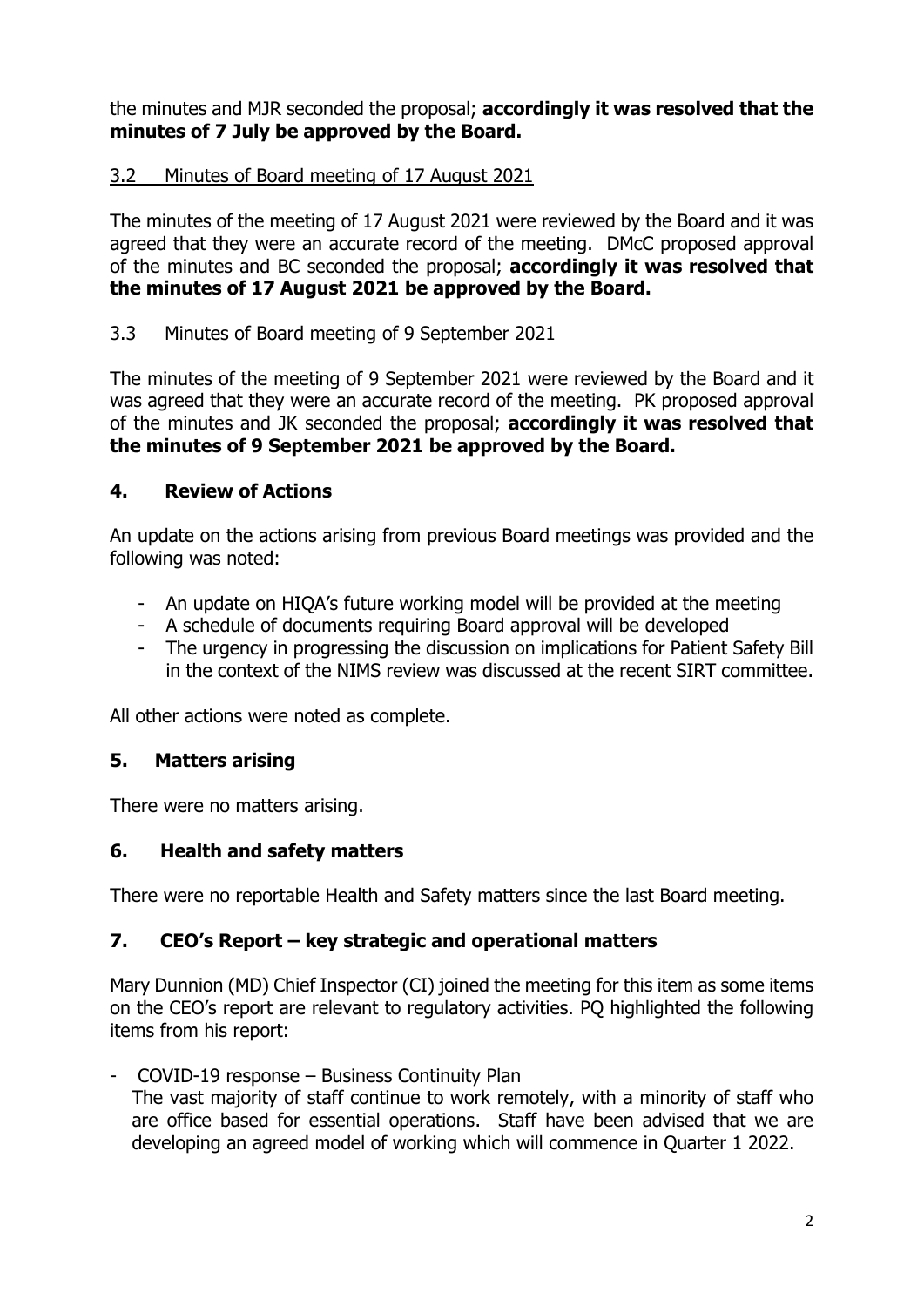Direct provision

PQ and the Chief Inspector met with officials from the Department of Children, Equality, Disability, Integration and Youth (DoCEDIY) and Department of Health (DOH) to discuss next steps for HIQA's proposed role as the interim inspection body for Direct Provision centres. Funding for operationalising the function will be provided by DoCEDIY

- Regulatory and legislative reform There continues to be positive engagement on proposed changes to the Health Act. HIQA has been requested to carry out an international review of nursing home regulatory models
- The HTA Directorate
	- o continues to provide evidence syntheses (COVID-19) to NPHET and associated groups
	- $\circ$  has commenced its new work programme (approved by the Board in July)
	- o has applied for an extension to its funding for the CICER programme and
	- $\circ$  in preparation for the new function of justification of ionising radiation, recruitment is underway with the intention of having the necessary resources in place by year end.
- Health Information and Standards Directorate (HIS)

Key developments in the HIS Directorate include:

- $\circ$  National Standards for Children's social services through engagement with the DoCEDIY and Tusla and based on feedback from the consultation process, additional guidance will be required to support the implementation of these standards and the standards team is working to identify tools and materials for this purpose. A business case for a specific team for children's standards was submitted to the DoH
- o Principles for Health and Social Care Standards have been developed which will underpin the development of future standards. Following the consultation process, the document "standards development process: a principles based approach" will be finalised and published
- o National Standards for Home care support Work on an evidence review and a public scoping exercise is currently underway which will inform the development of these standards to support the statutory scheme for home care services, currently being developed by the DoH
- o National Data Collections
	- Further to the discussion at the July Board meeting on the review of the National Incident Management System (NIMS) the position paper on the need for reform of the Health information system in Ireland has been revised to include national data collections. In addition, PQ has written to the DoH seeking a meeting to discuss implications for the implementation of the Patient Safety Bill.
- $\circ$  National Care Experience programme (NCEP)
	- $\triangleright$  due to the cyber-attack on the HSE, the National In-Patient Experience survey was delayed but is now underway
	- $\triangleright$  The Nursing Home Experience Survey is progressing well
	- $\triangleright$  The NCEP team, in association with Maynooth University has applied for grant funding under the HRB secondary data analysis project team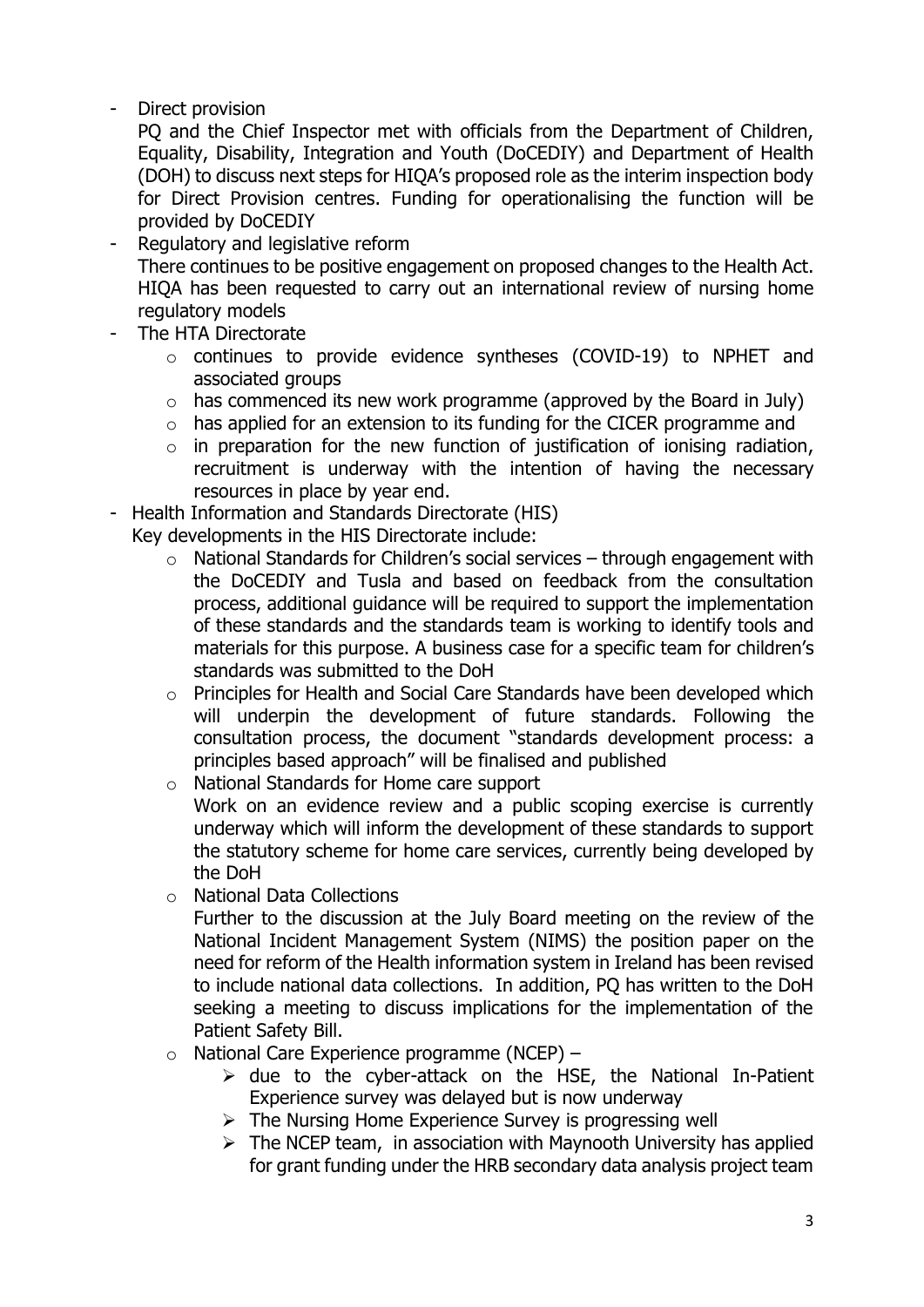- Corporate Plan The corporate plan is before the Board for approval to go to public consultation
- Organisational restructure A comprehensive update will be provided to the Board during the meeting
- Finance Improvement project The review of the finance function has been completed and the findings and recommendations presented to the ARGC on 22 September. A number of strategic changes will be required including the replacement of the existing system and to secure additional specialised resources. The associated work programme will be reflected in the business plan and budget for 2022.
- Digital and Data Transformation Strategy (DDTS) A comprehensive update on the delivery of this strategy will be provided to the Board during the meeting.
- Memoranda of Understanding (MOUs) A list of MOU's and Joint Working Arrangements (JWAs) are included in the CEO report
- Details of publications, corporate governance developments, stakeholder engagement activities and complaints management are included in the report.

The Chairperson thanked PQ for a comprehensive report and noted that key items will be revisited under separate agenda items during the meeting.

### **8. Chief Inspector (CI) and Director of Regulation report**

MD referred the Board to the Chief Inspector's and Director of Regulation report and highlighted the following:

- Designated centres for older persons (DCOP)
	- o In recent weeks, there has been an increase in Nursing home notifications of Covid-19 infections. It was noted that because of the vaccination programme, cases have not been as severe.
	- o Issues relating to the sustainability of infection prevention and control practices continue
	- o Notices of proposed decisions to cancel the registration of two nursing homes and
	- o There is an urgent need for regulatory reform.
- Designated centres for people with a disability (DCD) Further to ongoing updates in relation to two national providers of disability services
	- o In one case, the HSE and the provider have entered into a process to review funding arrangements. As a result, the provider has withdrawn their notification to cease operations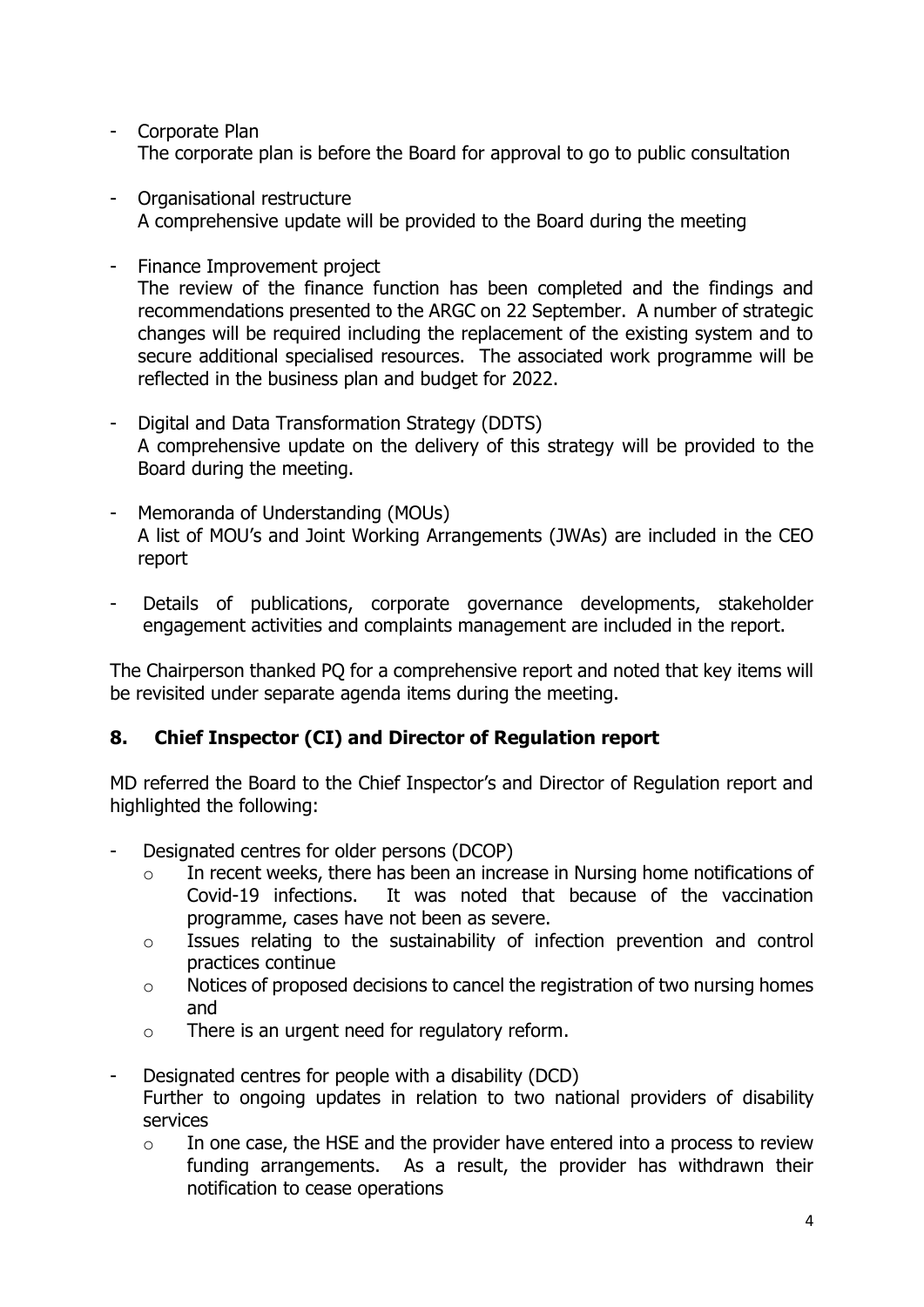- $\circ$  In the second case, significant changes are underway at a corporate level but the provider continues to be monitored closely.
- Children's services
	- o Following the cyber-attack in May 2021, routine inspections of foster care and child protection and welfare services were paused, but recommenced at the end of July.
	- o A report on foster care services is currently being finalised.
- Healthcare
	- o The review of gynaecological services at Letterkenny University Hospital has recently concluded and will be published shortly. Concerns identified by HIQA has resulted in the initiation of an external intervention at hospital level involving a deeper examination of issues and developing an improvement plan
- Legal activity including  $-$

The High Court has granted a stay on the publication of an inspection report. The legal response to the judgement was discussed. It was noted that the DOH had also been briefed.

The Board noted that this development would have significant implications for wider regulatory sectors. MD advised that a notification will be posted on the website next to the date of inspection report that the report cannot be published due to legal proceedings. Subsequent reports will continue to be published.

The Board made a number of observations on the Chief Inspector's report as follows:

- The research on homecare regulation needs further discussion by the Board with a similar approach to the position papers on regulatory reform and the regulation of nursing homes.
- Recurring themes from HIQA reviews relating to governance, oversight and accountability need to be extracted to a higher level so that the core issue is clear and can be addressed
- An independent review is underway at CUMH into the incident relating to the disposal of perinatal babies organs. HIQA will examine the report when it becomes available.

The Chairperson advised the Board that this is the final meeting that MD, Chief Inspector of Social Services and Director of Regulation.

JK, Chair of the regulation committee commended MD's leadership and competence and noted the level of responsibility and volume of work for which she has been responsible.

Members of the Board echoed JK's remarks and wished her well in her retirement.

The Chairperson thanked MD for the significant contribution she has made to health and social care regulation and monitoring.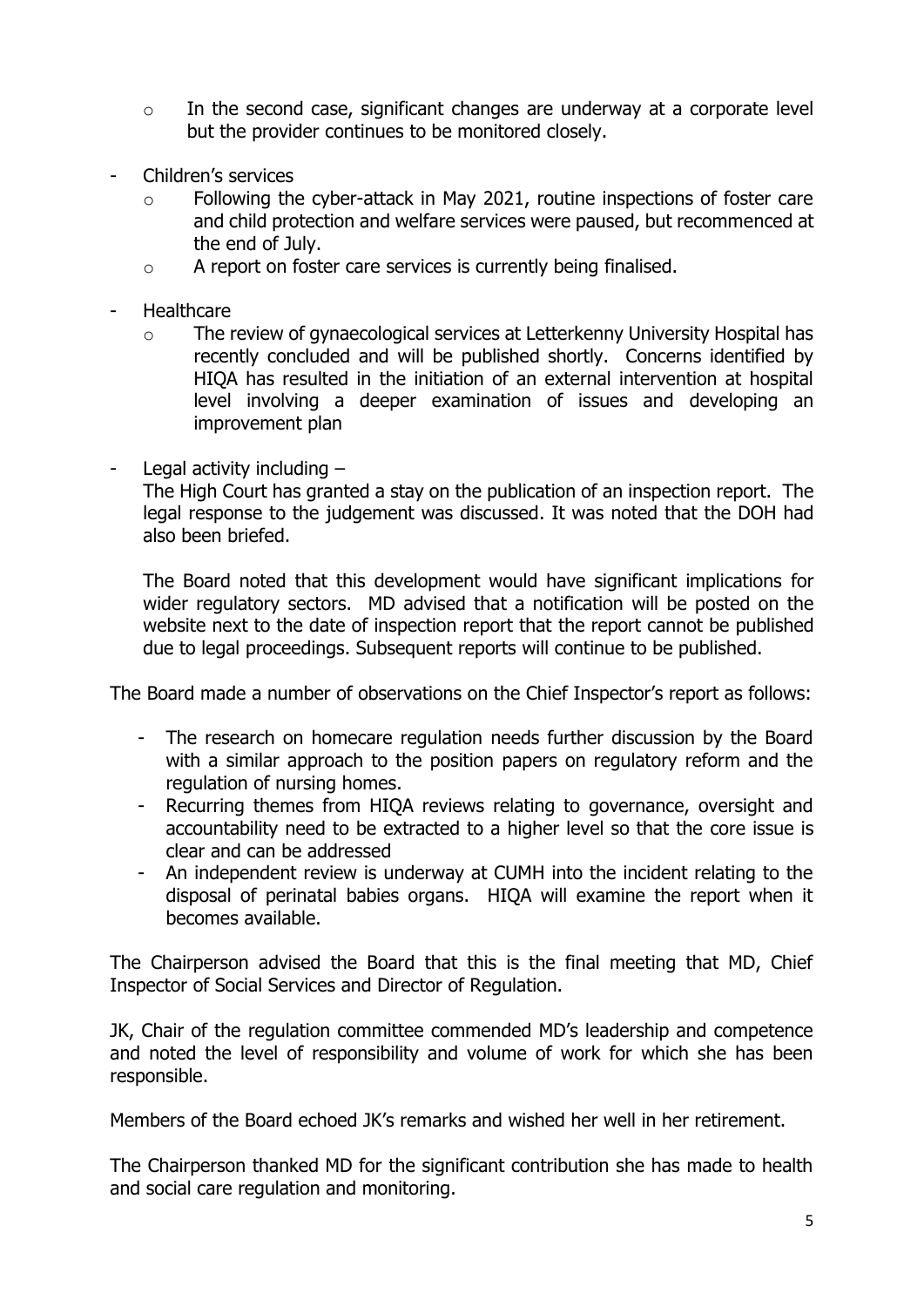MD thanked the Board for their comments. MD left the meeting at this point.

## **9. Report from Board Committees**

Audit Risk and Governance Committee (ARGC) 21 September

The Chair of the ARGC, Caroline Spillane (CS), reported that the Committee had, at its recent meeting;

- Received a full briefing on the review of the finance function including the findings and recommendations which focus on changes to systems and technology and a need for an evolved structure to better support an expanded organisation
- Received a paper on the range of organisational initiatives relating to culture together with the rationale for deferring a culture audit until Quarter 1 2022
- Examined the finance report to the end of July
- Considered a paper on the communication and management of corporate policies and procedures and
- Reviewed the corporate risk register and a report on the implementation of internal audit recommendations.

#### SIRT Committee 7 September

The Chair of the SIRT Committee, Michael Rigby (MJR), advised the Board that the quality of the papers presented to the SIRT committee was worth noting. He highlighted the following items:

- The committee's concerns relating to the review of the National Incident Management Systems (NIMS) in the context of potential elements of the Patient Safety Bill. MJR suggested that it might be worth considering a review of risk reporting internationally as part of the Directorate's work programme for 2022. It was agreed that the Executive should consider this suggestion further and revert with an approach. PQ advised that he will write to the DOH to emphasise the Board's concern.
- Two papers (the position paper on the need for reform of the health information system and the process outline for recommendations on ICT enablement of Older persons services) were considered by the Committee and are on the Board agenda for approval.

MJR also advised the Board of an excellent report from the HTA Directorate on Knowledge Sharing and Impact Measurement which is included with the Board papers for information.

#### Regulation Committee 27 September

The Chair of the Regulation Committee (JK) reported that the Committee had considered the following items at their recent meeting:

- A presentation on the research into homecare regulation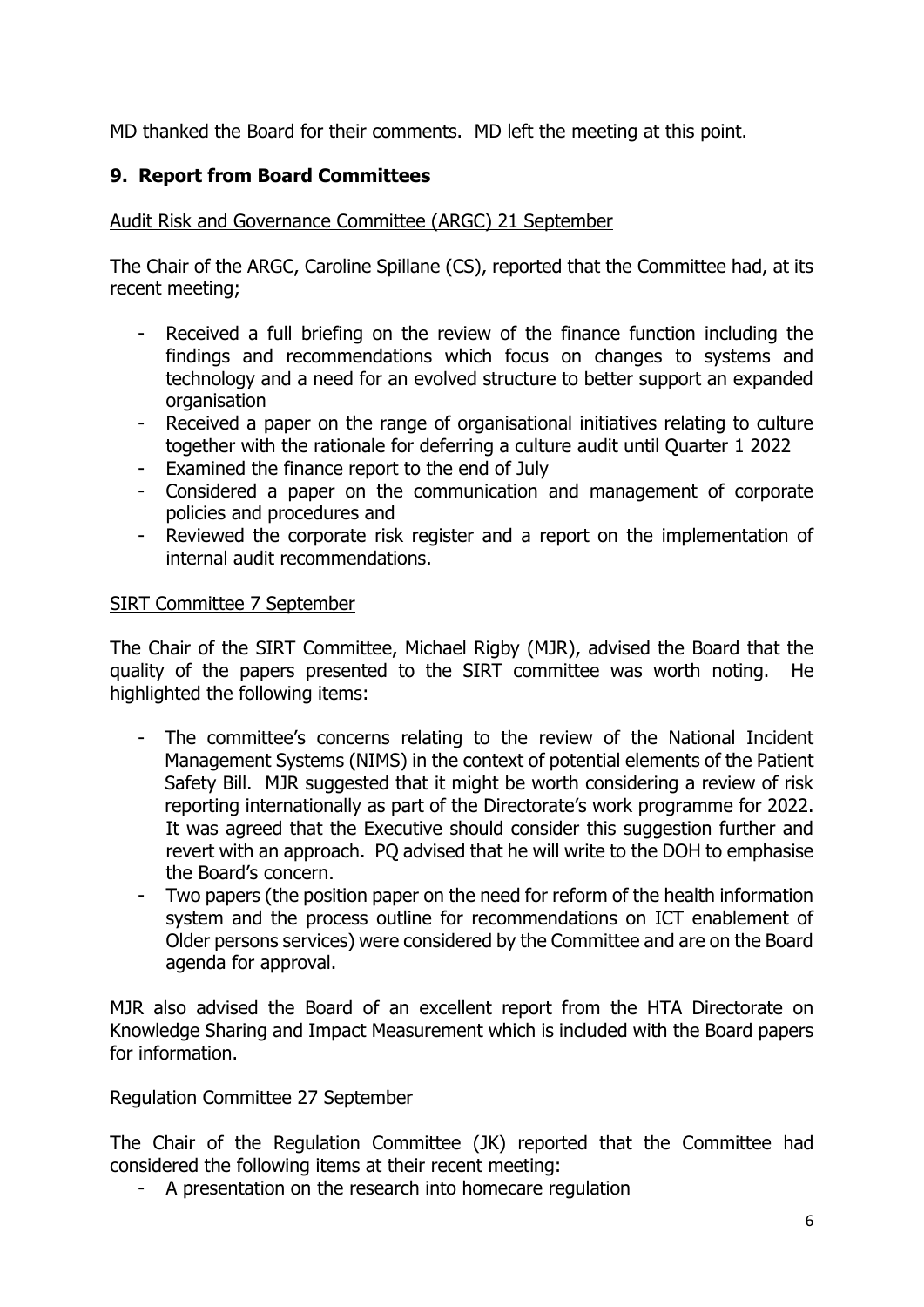- A review of the implementation of recommendations on cervical screening services
- The Letterkenny Hospital review and
- Issues alluded by the Chief Inspector in her earlier report.

#### Resource Oversight Committee (ROC)

The Chair of the ROC, Lynsey Perdisatt (LP), reported that the Committee last met on 6 July but that she has been kept updated of the work that is ongoing around the organisational restructure, related projects and the recruitment activity. The meeting is due to meet in November where these topics will be covered in detail by the Committee.

The Chairperson thanked the Committee Chairs for their reports and for all the oversight work taking place to support the Board effectively.

#### **10. Organisational Update and model for future working**

Susan Montgomery (SM) HR Manager and Marian Bergin (MB) HR consultant joined the meeting. MB presented an update on the organisational restructure project and summarised some of the key developments:

- A new healthcare function will be developed and the recruitment process for a new role, the Director of Healthcare is currently underway
- The Chief Inspector role (recruitment process is complete) will include additional responsibilities
- Analysis of the corporate support activities for the newly structured directorates has commenced
- Finance and HR are also undergoing restructures and are using business partnering models to better support the business
- The Information Division is expanding and are driving managed processes centrally.

The Board made a number of observations and welcomed the business partnering model as it helps minimise the potential for professional silos to develop. In response to the Board's comments, it was noted that while the smaller support services will be reviewed, the initial focus is on the regulation directorate as there are a number of activities carried out within the Directorate that can be utilised by the wider organisation. It was also noted that although there are a significant number of workshops planned, there is an appetite amongst staff to engage with the project.

#### **10.1 Future working model**

SM updated the Board on the development of a new working model for HIQA which reflects the government's position on remote and hybrid working models.

SM explained that HIQA is undertaking this project on the basis of what is known of the government position and by working collaboratively with staff. SM explained that there are a number of important related factors in the overall project including: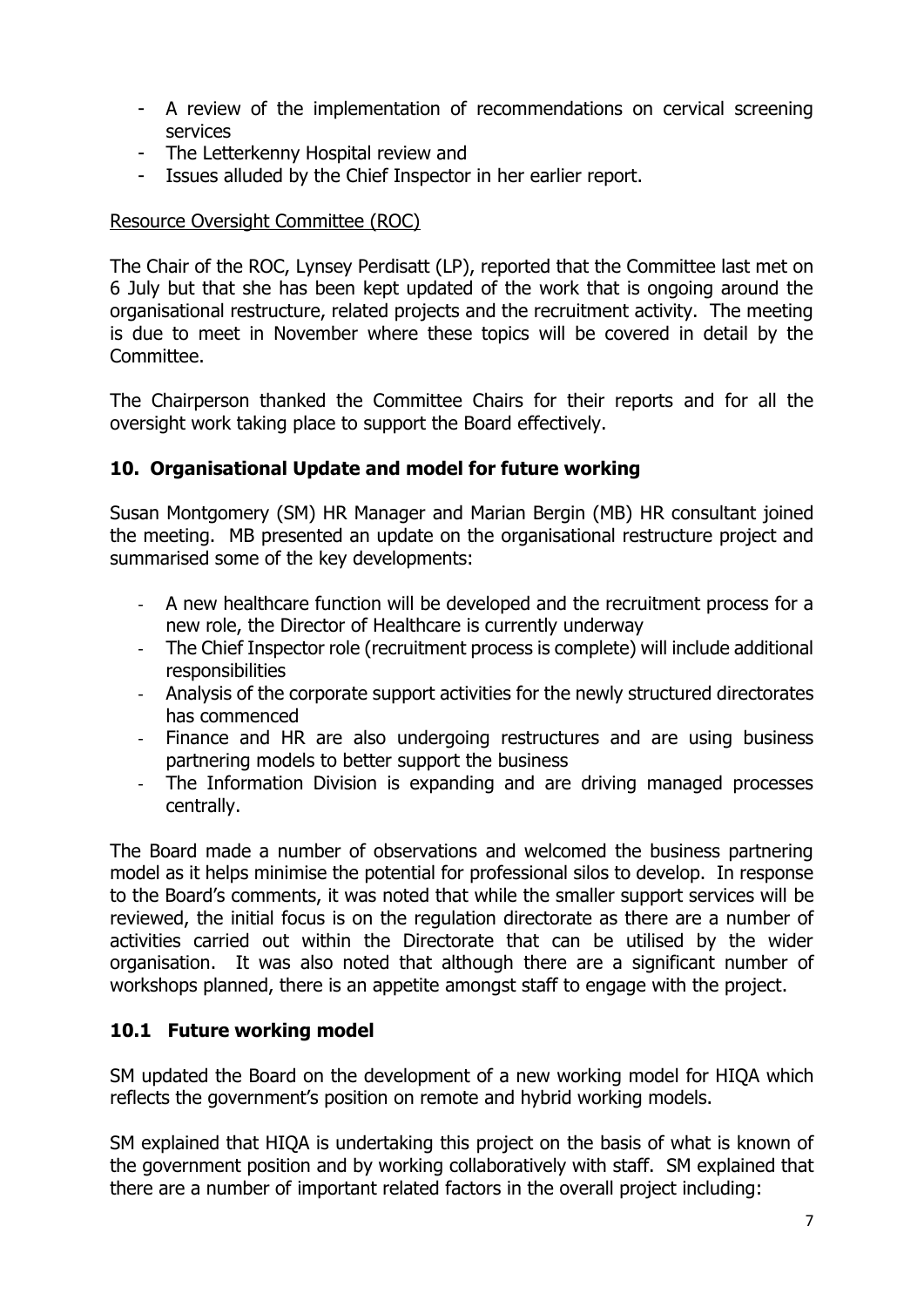- available office space
- collaborative working and
- transitioning staff into the office where appropriate in the coming months.

SM described that the project includes a persona mapping exercise which considers staff roles according to a range of criteria, the results of which will be presented to the Executive management at the end of October.

Other factors which will require consideration in future models of working will be the suitability of home office arrangements and that it is a benefit rather than a contractual right.

SM confirmed that health and safety measures and reduced occupancy will be in place when staff are returning to the office.

The Board acknowledged the significant work underway and the progress made. The Chairperson thanked MB and SM for their efforts in advancing this substantial programme of work. MB and SM left the meeting at this point.

### **11. Update on Digital and Data Transformation strategy (DDTS)**

Pat Miller (PM) from Clarion Consulting joined the meeting at this point to present an update on the DDTS which included the following elements:

- A dashboard showing the status of each project together with a brief update and next steps
- The status of the development of the Business Intelligence Roadmap and
- Cyber security activities.

PM gave a detailed update on the program to replace the Prism system which is the current platform for regulatory operations and highlighted the large procurement process that is underway.

PM also briefed the Board on the Prism "Sustain" project and advised that the system currently is stable.

In response to the Board's comments and queries, PM provided the following clarifications:

- The tender evaluation team was comprised of business users, IT users, a procurement expert and was supported by Clarion Consultants
- Value for money will be kept to central to discussions
- HIQA's Chief Information Officer (Bala Krishnan) liaises regularly with Government Chief Information Officer, who is supportive of the strategy
- The single biggest project of the DDTS strategy is the replacement of the Prism system and the effort and impact will be seen when implementing the project and
- HIQA is approximately half way through implementation of the DDTS.

The Board thanked PM for the update on the DDTS and PM left the meeting.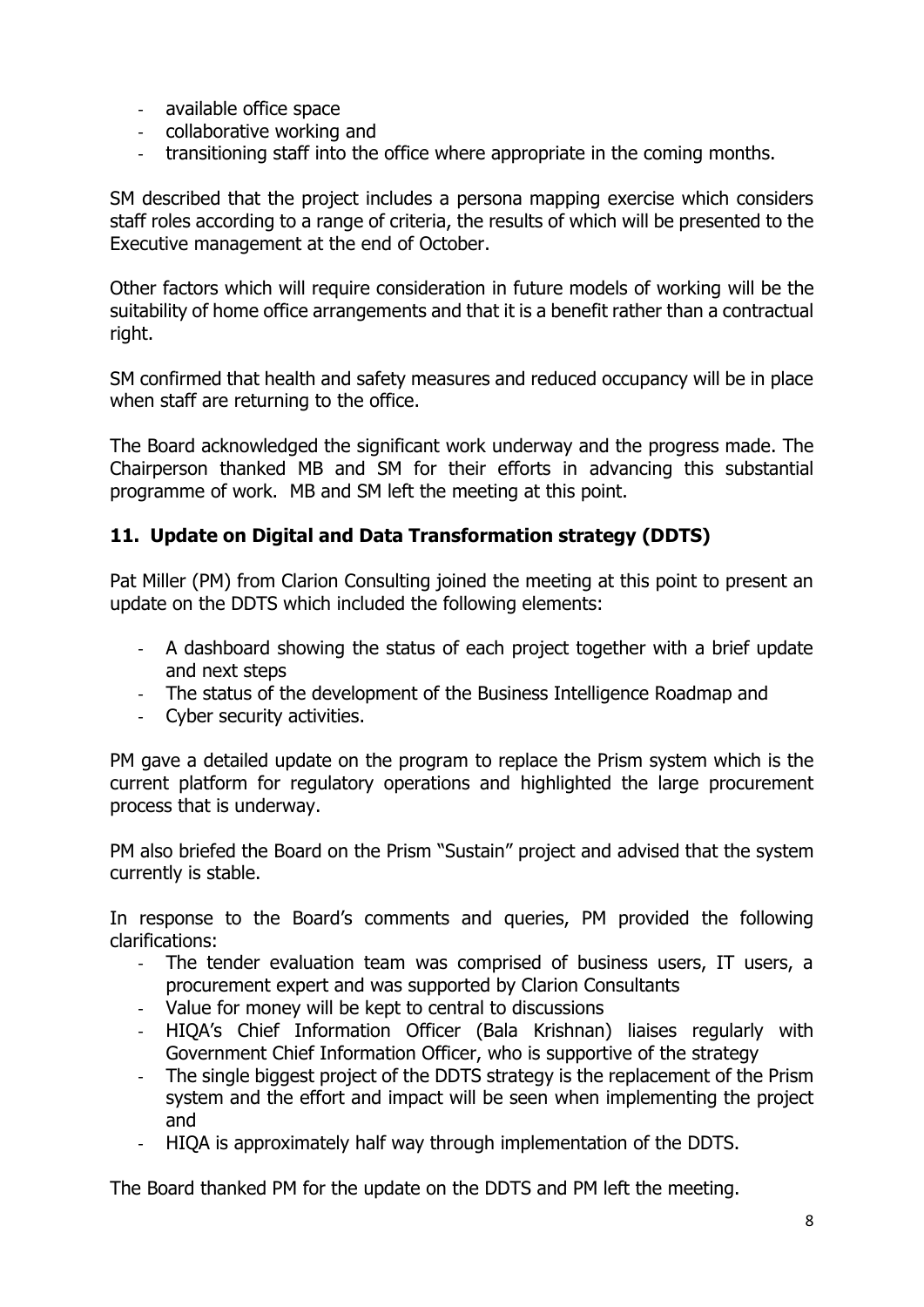### **12. Corporate Risk Report**

KL presented the corporate risk report and highlighted the main changes to the corporate risk register including the addition of a new risk.

The Board noted the risk report.

### **13. Corporate Performance and Human Capital Reports**

SA joined the meeting at this point and presented the corporate performance report which shows that of the 103 business plan objectives, 19 are not on target, 9 are unlikely to be achieved by the due date, 6 will not be delivered by due date and 4 cannot be achieved at present due to external factors. A short status note is included in the report which explains the variance.

SA also presented the human capital report to the Board which provided an overview of staff numbers, absence rates, sick leave, a summary of starters and leavers and a summary of learning and development activity.

The Board suggested that it would be useful to see comparator data with previous years so that trends could be identified. Turnover figures should also be benchmarked against public sector data. SA confirmed that this information will be added to future reports.

The Board thanked SA for the report.

#### **14. Finance Report**

SA presented the financial report for the period ending 31 July and highlighted the following:

- A full reforecast was carried out mid-year to produce a revised budget
- It is anticipated that the full DoH allocation will be drawn down
- The additional funding allocated for the implementation of the Nursing Homes Expert Panel recommendations will not be drawn down in full but the DOH has committed to funding this activity in 2022
- internal candidates who have been successful in recruitment competitions have created vacancies and therefore the full salary costs have not been realised during 2021 and
- Forecasted ICT expenditure has been revised downwards and includes the correction of an error in the original budget for managed services.

The Board made a number of observations and SA confirmed that the finance unit will be working with managers across the organisation to monitor the budget closely for the remainder of the year and to respond to any variances within their areas.

The Board thanked SA for his report.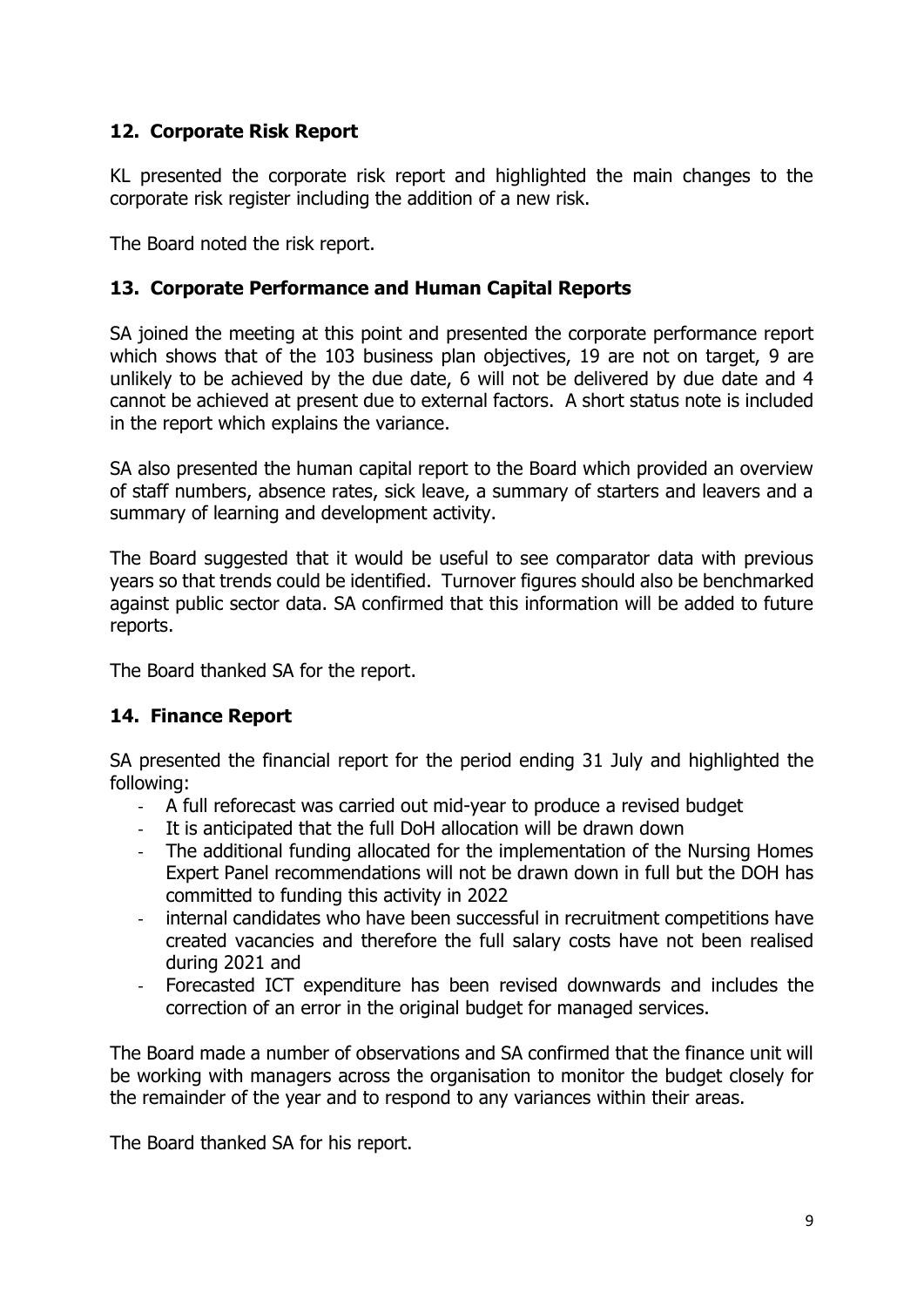## **15. Approval of cleaning contract**

SA referred the Board to a paper setting out a procurement process for commercial cleaning services for HIQA's offices which had recently been run by the Office of Government procurement (OGP). Because the value of the services meets the threshold for Board approval, SA requested Board approval for award of the contract.

The Board considered the paper outlining the process and indicated their agreement. BC proposed approval of the contract for commercial cleaning services and MM seconded the proposal; **accordingly it was resolved by the Board that the award of contract to the successful tenderer for commercial cleaning services be approved.**

### **16. Approval of security consultancy services**

PQ referred the Board to the paper on the procurement of security consultancy services to support HIQA's systems, key projects and aspects of the delivery of the DDTS. A tender process is underway for this service and because the value of the services will meet the threshold for Board approval, PQ requested Board approval for award of the contract to the provider assessed as the most economically advantageous tender (MEAT).

POM proposed approval of the award to the (MEAT) provider, when assessed by the evaluation panel, for the provision of cyber security services and MM seconded the proposal; **accordingly it was resolved that award of the tender for security consultancy services be approved by the Board.**

#### **17. Approval for affixing the seal to office leases**

SA reminded the Board of deliberations by the Board over the last 18 months on HIQA's property requirements and in particular two office leases as follows:

#### - Galway Office Lease (included with Board papers)

The Board had approved the terms of a lease for a Galway office in July 2020, with the final lease being approved by the Board in January 2021. In accordance with the Health Act, consent of the Minister for Health and the Minister for Finance (DPER) was sought for entering the lease. SA advised the Board that a letter confirming Ministerial approval has been received and is included with the Board papers.

SA advised that Board approval is now sought for affixing of the seal to the lease for the Galway office.

MH proposed approval of affixing of the seal to the Galway office lease, and DMcC seconded the proposal; **accordingly it was resolved that affixing of the seal to the Galway office lease be approved by the Board.**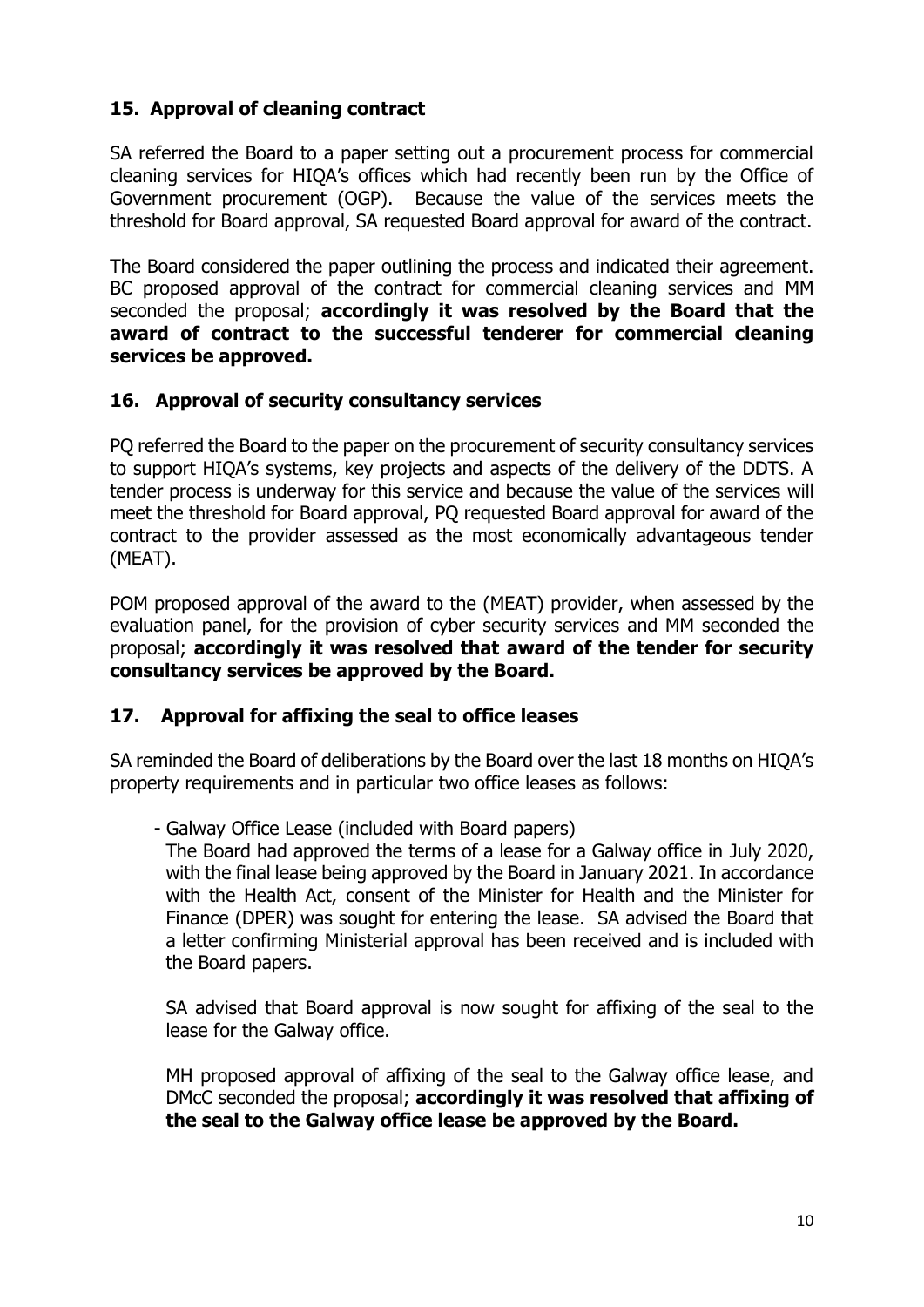### - Cork Office Lease

The Board had approved the heads of terms for a lease for additional office space in Cork in March 2021. Since then negotiations with the landlord has taken place to agree the lease. The lease and a letter of recommendation from Beauchamps solicitors are included with the Board papers. SA explained that the consent of the Minister for Health and the Minister for DPER for entering the lease will now be sought.

SA requested Board approval for affixing of the seal to the lease for the Cork office, subject to the consent of the Minister for Health and the Minister for DPER for entering the lease.

PK proposed approval for affixing of the seal to the Cork office lease subject to the consent of the Ministers for Health and DPER and MH seconded the proposal; **accordingly it was resolved that affixing of the seal to the Cork office lease, pending the consent of the Ministers be approved by the Board.**

SA left the meeting at this point.

### **18. Process outline for the development of recommendations on ICT enablement of older person's services**

RF, Director of Health Information and Standards, together with members of her team, Louise McQuaid (Technical Standards Lead) and Kevin O'Carroll (Manager – Standards and Technology) joined the meeting.

RF advised that the process outline for this project is presented to the Board for approval and explained that this project has been deemed a priority, following the impact of COVID-19 on older care services and the recommendation from the Nursing Homes Expert Panel for an integrated IT system for older person's services. HIQA has undertaken the development of recommendations on ICT enablement of Older Persons Services.

In response to a suggestion from the Board, expertise on safeguarding will be included, either as a member of the Expert Advisory Group or through a focus group session.

MJR, Chair of the SIRT committee advised that the Committee had considered this at their recent meeting and he was proposing approval of the process outline for the development of recommendations on ICT enablement of older person's services. MM seconded the proposal; **accordingly it was resolved that the process outline for this project be approved by the Board.**

### **19. Health information – the need for reform position paper**

RF provided a brief background to the development of the position paper and the discussions at both the SIRT committee and the Board which culminated in the paper before the Board. RF also advised that she and the CEO had met with the DOH and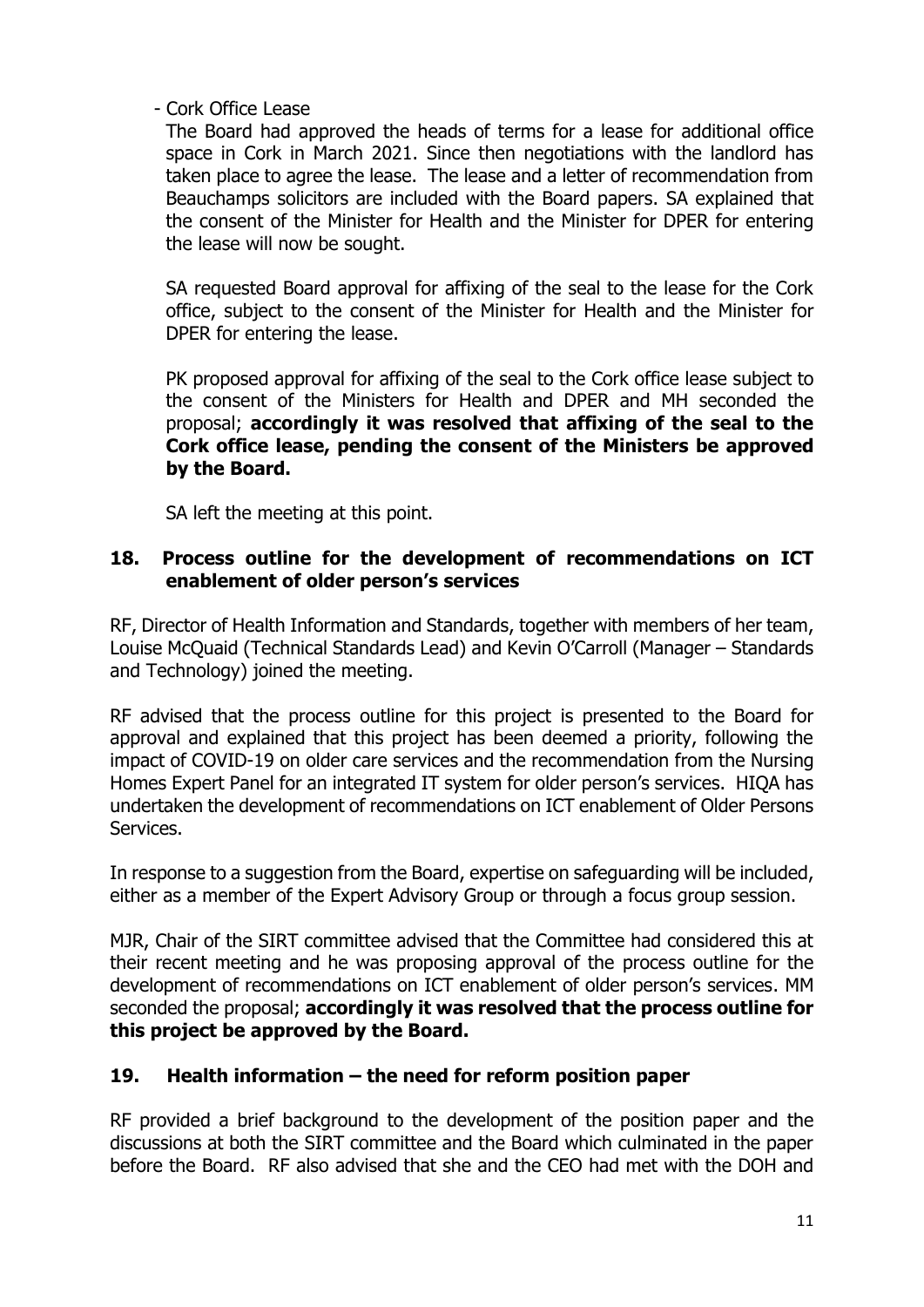DPER (Office of the Government Chief Information Officer) to discuss this paper and will meet again before it is launched.

Louise McQuaid (LMcQ) Technical Standards Lead presented the position paper on the need for reform of the health information system in Ireland and set out:

- the current fractured health information landscape and what the ideal state might look like
- the six key enablers for building an effective health information system and
- the recommendations contained in the position paper that are structured on the key enablers.

It was agreed that:

- the health information landscape graphic be amended to expand the user groups to include diagnostics services, allied health professionals and a broader term other than "patients"
- an exemplar of a good health information system be included in the paper
- engagement should focus on the need for a sound legal framework and the need for clear leadership and
- there are associated issues such as value for money, the Patient Safety Bill, the cyber-attack which would benefit from the recommendations.

In response to the Board's comments, RF clarified that while there are pockets of good information, interoperability is a particular obstacle. She explained that a stakeholder plan is being finalised to accompany the launch of the position paper. PQ advised that engagement has already commenced with the DoH, DPER and other key stakeholders. It was also agreed that PQ will seek a meeting with the Secretary General of the DoH where he and the Chairperson can provide a briefing on the position paper.

MJR, Chair of the SIRT committee commended the team on producing a very high quality paper in a short time period and he proposed approval of the position paper on the need to reform the health information system. MH seconded the proposal; **accordingly it was resolved that the position paper be approved by the Board.**

#### **20. Scheme of approval of HTA outputs**

Mairin Ryan (MR) Director of HTA, joined the meeting. MR advised that the scheme of approval for the HTA Directorate outputs had last been reviewed in 2017. Since then, the work of the Directorate had expanded in scope and volume and now includes other work streams such as evidence synthesis, the public health response to Covid-19 and the work of the National Screening Advisory Committee.

MR explained that the Directorate had undertaken a formal review of the outputs which included the statutory remit, the strategic importance of the outputs, the scale of work involved and the need for timely approval.

As a result, a revised scheme is presented to the Board, which sets out who is responsible for approval of the different outputs and the rationale for these approvals.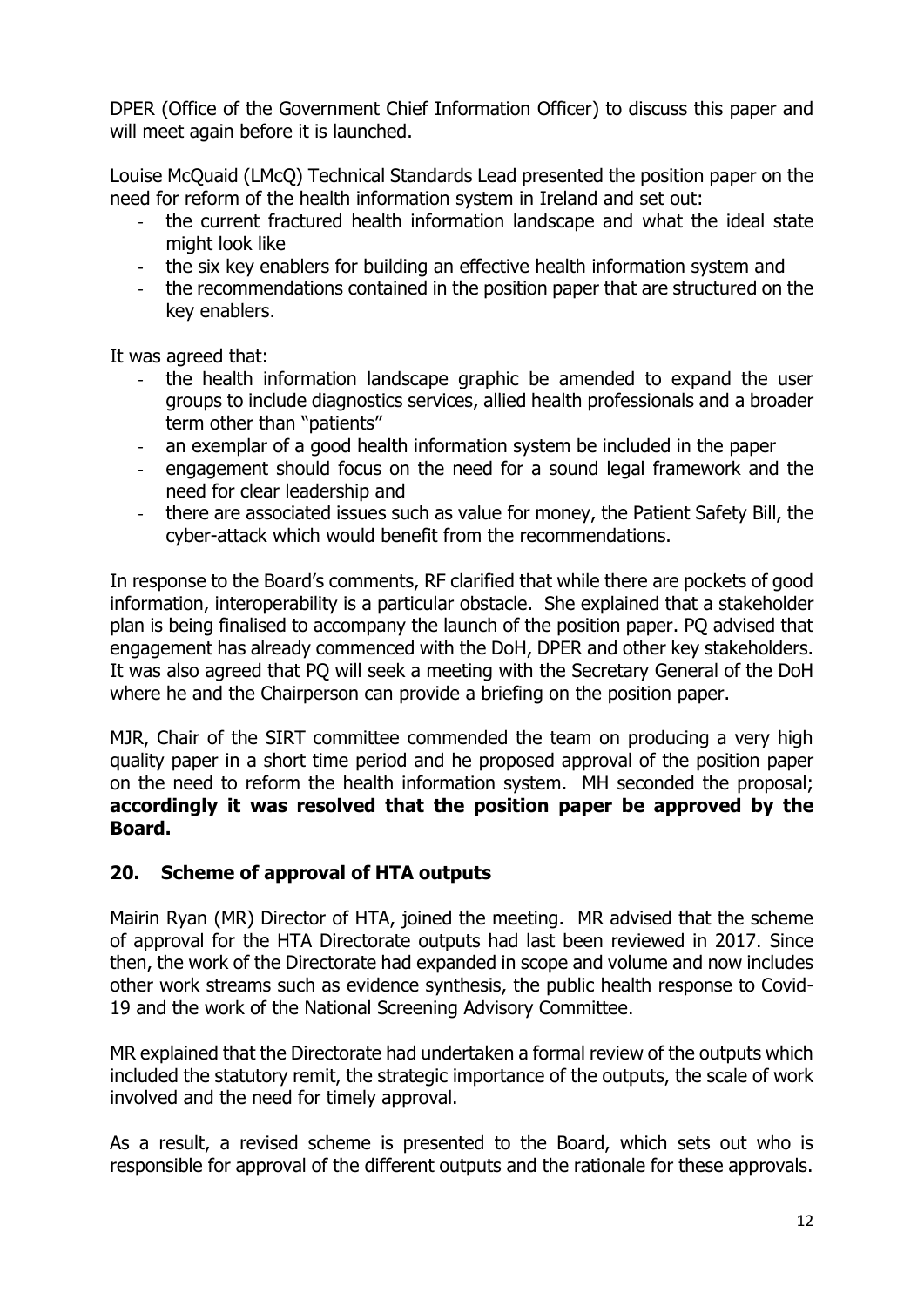It was suggested that the wording relating to the SIRT committee's role be amended to avoid incorrect interpretation.

JK, proposed approval of the revised scheme of approval for HTA outputs and MJR seconded the proposal; **accordingly it was resolved that the scheme of approval for HTA outputs be approved by the Board.**

### **21. Policies for Child and Adult Safeguarding**

Ann Delany (AD) regional manager, healthcare joined the meeting to present HIQA's safeguarding processes for adult and children and to seek approval from the Board for

- a. the child protection and welfare policy and
- b. adult safeguarding policy

AD explained the obligations of the Board and staff members in relation to adult and child safeguarding, the training being put in place to support understanding of these obligations and the governance of this area into the future.

It was agreed that:

- training for the Board should occur every two years, in line with the approach for staff
- Board committee oversight will be decided in the context of a wider consideration of the committee remits and
- the training modules will be circulated to the Board when finalised.

POM proposed approval of a) the child protection and welfare policy and b) the adult safeguarding policy. MH seconded the proposal; **accordingly it was resolved that the safeguarding policies (a. and b.) be approved by the Board.**

POM thanked AD for her presentation, who left the meeting.

### **22. Draft corporate plan 2022-2024**

PQ introduced the draft corporate plan and explained that following the strategy session of the Board earlier in September, further work had been carried out to prepare the document for consultation. Each of the strategic objectives were outlined and the following was noted:

- HIQA's commitment to the sustainability agenda is included
- the DDTS may not be widely understood and should be explained better and
- Wording on strategic objective 5 to be improved.

PQ explained that the draft plan will now be subject to a six week consultation phase and the final document, amended where appropriate on the basis of the consultation feedback, will be brought to the next meeting of the Board for final approval.

MOH proposed approval of the draft corporate plan 2022-2024 and PK seconded the proposal; **accordingly it was resolved that the draft corporate plan 2022- 2024 be approved by the Board.**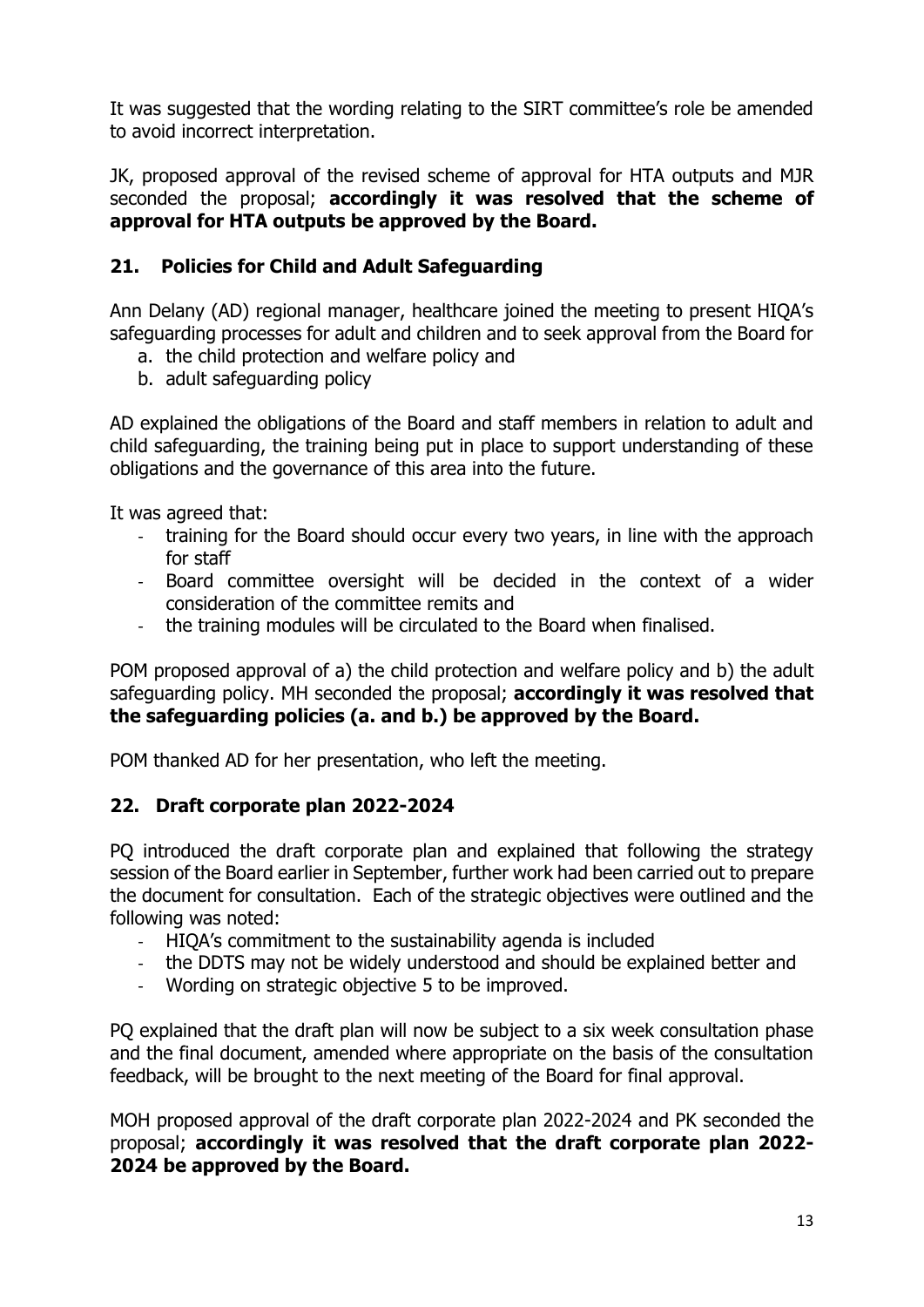### **23. HTA Impact report**

The HTA impact report was highlighted by the Chair of the SIRT committee earlier in the meeting.

### **24. Chairpersons report**

The Chairperson's report was noted.

### **25. Any other Business**

There being no further business, the meeting was closed.

**Signed**

fat a nes **\_\_\_\_\_\_\_\_\_\_\_ \_\_\_\_\_\_\_\_\_\_\_\_\_\_\_\_\_**

Kathlen Loubard

**Pat O'Mahony Contract Contract Contract Contract Contract Contract Contract Contract Contract Contract Contract Contract Contract Contract Contract Contract Contract Contract Contract Contract Contract Contract Contract Chairperson Board Secretary**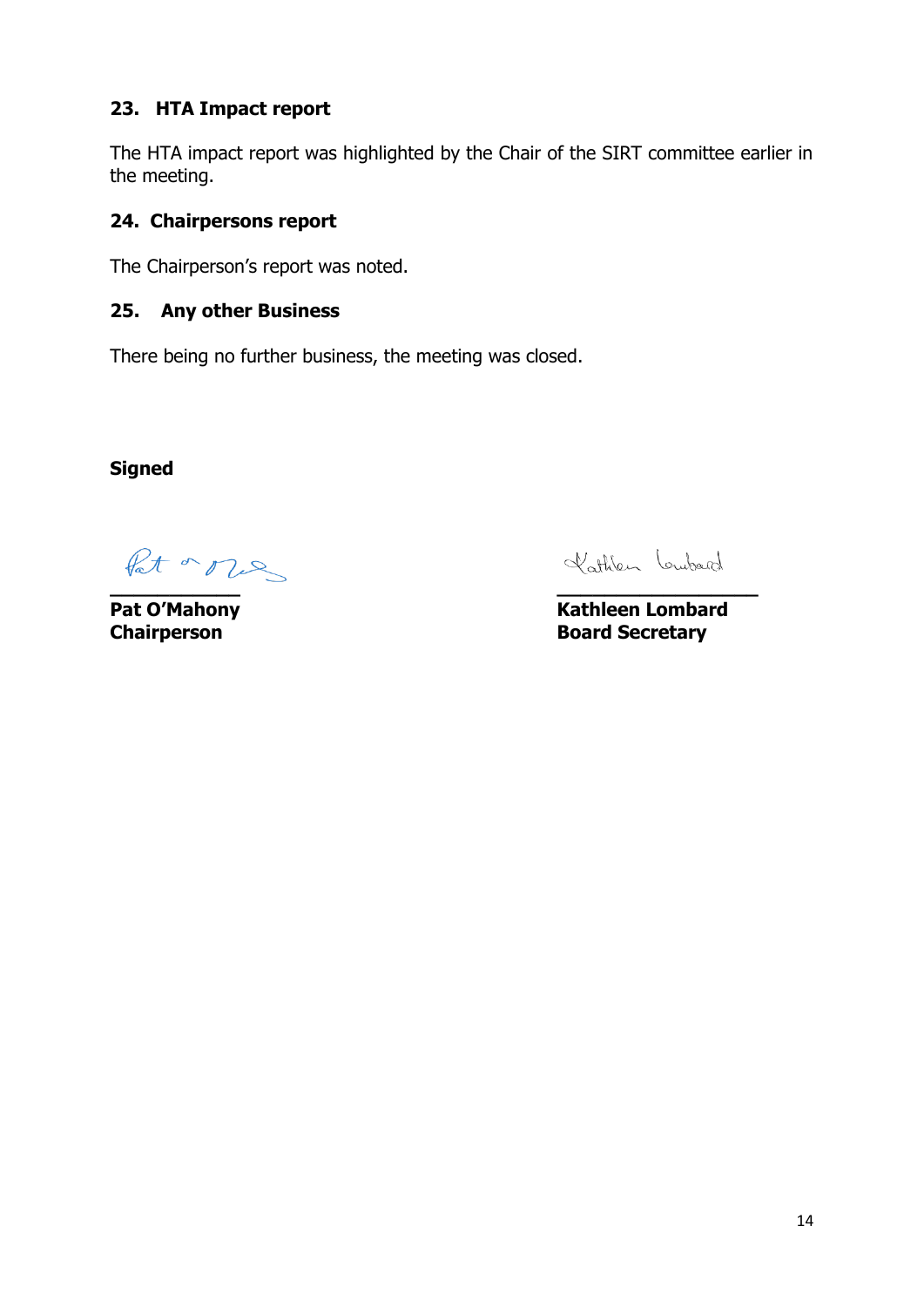# **Actions arising from Board meeting on 29 September 2021**

| <b>No</b>      | <b>Action</b>                                                                                                                                                                                                                                                                       | <b>Person</b><br><b>Responsible</b> | <b>Time-frame</b> |
|----------------|-------------------------------------------------------------------------------------------------------------------------------------------------------------------------------------------------------------------------------------------------------------------------------------|-------------------------------------|-------------------|
| $\mathbf{1}$   | Executive to consider a review of risk reporting<br>internationally as part of the Directorate's work<br>programme for 2022.                                                                                                                                                        |                                     |                   |
| $\overline{2}$ | CEO to write to the DOH to emphasise the Board's<br>concern re NIMS review/Patient safety Bill                                                                                                                                                                                      |                                     |                   |
| 3              | Comparator data with previous years to be<br>included in Human capital report so that<br>trends could be identified<br>Turnover figures to be benchmarked against<br>public sector data.                                                                                            |                                     |                   |
| 4              | expertise on safeguarding to be sought, either<br>as a member of the EAG or through a focus<br>group session for the project on ICT enablement<br>of older person's services                                                                                                        |                                     |                   |
| 5              | In respect of the HI position paper:<br>the graphic to be amended to expand the user<br>groups (diagnostics services, allied health<br>professionals, broader term for "patients")<br>an exemplar of a good health information<br>$\blacksquare$<br>system be included in the paper | <b>MR</b>                           | September         |
| 6              | Arrange meeting with the Secretary General of<br>the DoH for CEO and Chairperson to provide a<br>briefing on the position paper                                                                                                                                                     | <b>MR</b>                           | 2022              |
| $\overline{7}$ | wording relating to the SIRT committee's role be<br>amended in the HTA outputs paper                                                                                                                                                                                                |                                     |                   |
| 8              | Future HR reports to include a comparator to<br>industry/public sector norms regarding turnover,<br>sick leave and other appropriate information lines                                                                                                                              | <b>SA</b>                           | September         |
| 9              | Board committee oversight for child and adult<br>safeguarding to be decided                                                                                                                                                                                                         |                                     |                   |
| 10             | Re corporate plan:<br>- the DDTS may not be widely understood and<br>should be explained better and<br>- Wording on strategic objective 5 to be improved                                                                                                                            |                                     |                   |

# **Carried forward actions from previous meetings**

| <b>No</b> | <b>Action</b>                                                  | <b>Person</b><br><b>Responsible</b> | <b>Time-frame</b> |
|-----------|----------------------------------------------------------------|-------------------------------------|-------------------|
|           | the rationale for not selecting a topic should   MR            |                                     | 2022              |
|           | also be included in future presentations on the                |                                     |                   |
|           | HTA prioritisation process                                     |                                     |                   |
|           | Implications of function of investigating Corporate            |                                     | Verbal update at  |
|           | incidents (Patient Safety Bill) on HIQA to be $\vert$ planning |                                     | $7/7/2021$ BM $-$ |